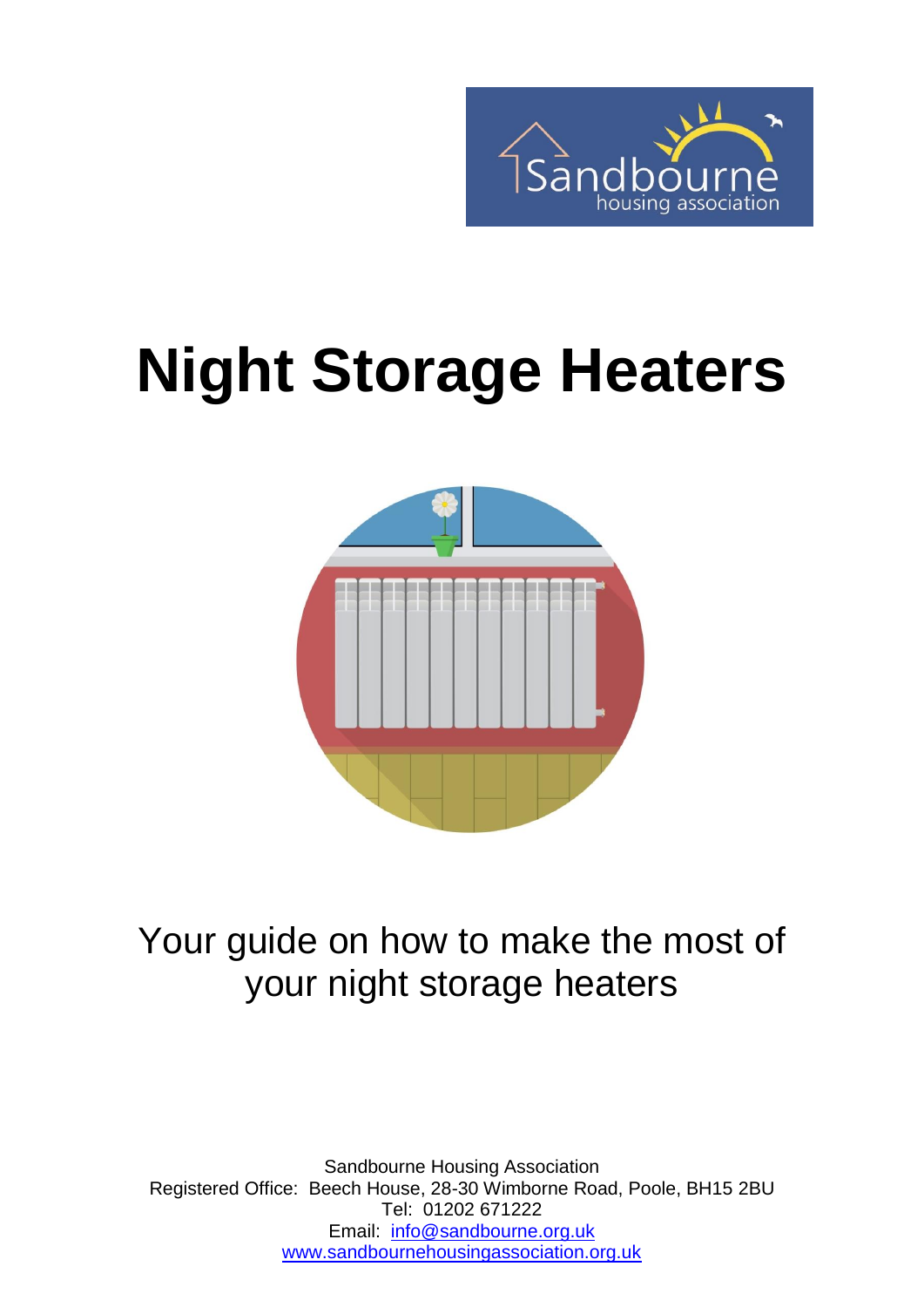## **Night Storage Heaters – how to make the most of your night storage heaters**

This booklet sets out Sandbourne Housing Association's approach to getting the most out of using your night storage heaters.

If you have any problems or queries regarding yours, please contact the Housing Maintenance Team at the registered office (details on page 3).

## **What is night storage heating?**

Night storage heaters work by storing up heat overnight in the special bricks in each heater, then releasing that heat gradually throughout the day.

The advantage of this is that, as the most energy is used over night when the electricity rate is normally at its cheapest, the heaters are more efficient to run.

The disadvantage is that unless this heat is used carefully during the day, the heaters will be cold by the evening.

## **What is classed as overnight?**

Economy 7 cheaper rate period – typically lasts for 7 hours between 10 pm and 8.30 am, but that period can vary. Most variations depend on the type of meter and the electricity supplier.

Example:  $SSE = between 11.30 \text{ pm} - 7.30 \text{ am in the Winter}$ and 12.30 am and 8.30 am during British Summertime.

## **How do they work?**

The heaters should start charging automatically each night without the need to switch them on (providing the input is above '1'). However, the temperature can be adjusted by two dials (usually found at the top or on the side of the heater). One should be marked '**input**' and the other '**output**'.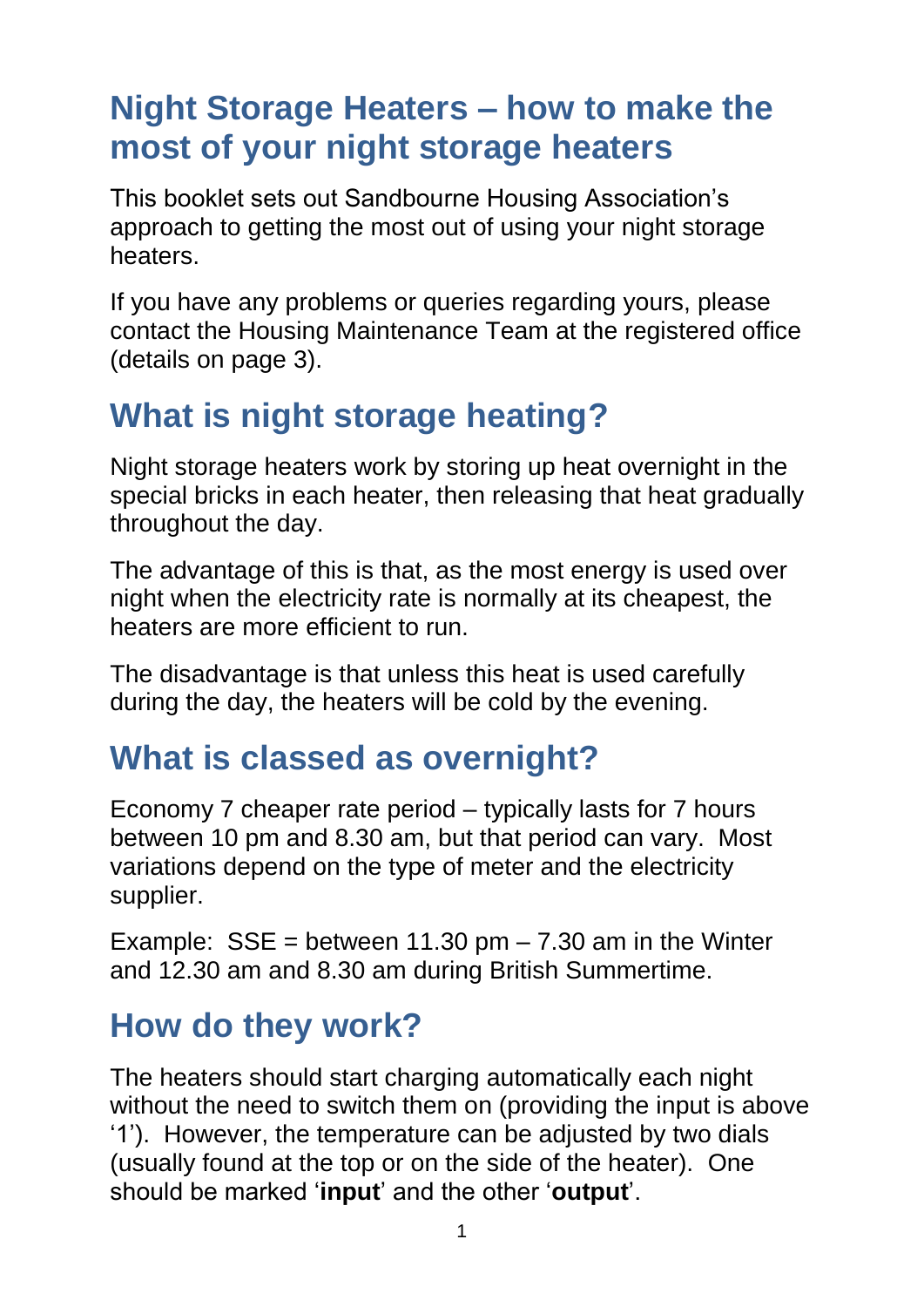(If the labels have rubbed off, look through the grill of the heater and move each dial in turn and see which one moves the flap inside. That dial is the 'output' dial.)

## **What does the 'input' control do?**

The 'input' dial controls how much electricity is absorbed into the bricks overnight and therefore how hot the heater gets. Typically, this should be set between 4 and 6.

If the weather is cold turn this dial up, if the weather is warm turn it down.

## **What does the 'output' control do?**

The 'output' dial controls how quickly the heater releases the heat. This should be set as low as possible during the day and whenever the property is empty. If the 'output' is above 3 all day, you will have run out of heat by the evening. By having the output low during the day, it can then be turned up in the evening, if needed.

Remember to turn the output down again before you go to bed, or you will have no heat by the next day.

## **What about the 'boost'?**

Some heaters (usually the larger ones) also have a 'booster' switch which provides instant heat. You should only use this when the heaters are completely cold, as it may be expensive to use.

## **Are there any 'tricks of the trade'?**

When a night storage heater is used for the first time after being unused for more than a month, it normally needs three nights' charge to bring up its efficiency again. During this time, try to keep the input as high as possible and the output as low as possible to 'charge' the bricks. After this time you can start to adjust the input/output dials a little to better suit your needs.